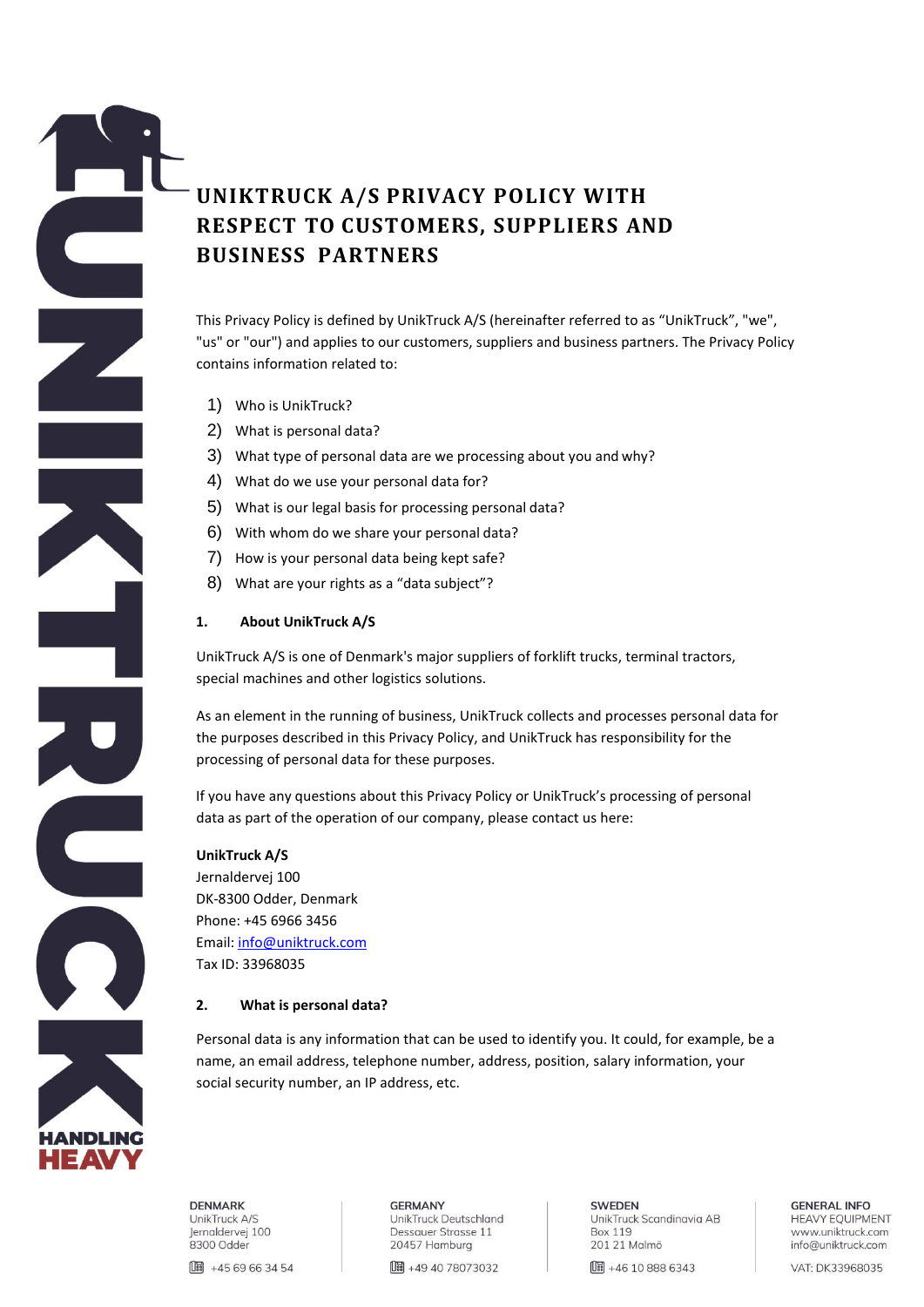#### **3. What types of personal data about you do we process and why?**

The information we collect about you will be used for various purposes in connection with the customer or supplier relationship you have with us and the operation of our company. The information collected may vary depending on whether you are a customer, supplier or business partner, but generally it will be to do with contact information and in connection with UnikTruck's (contractual) rights and obligations.

Failure to provide personal information on your part may mean that UnikTruck is unable to fulfil its obligations in relation to the customer or supplier relationship you have with us.

UnikTruck collects and processes only general personal data. UnikTruck collects the following

categories of personal data:

**Information with respect to Customers:** Information that you provide us with when you fill out a form or register online through the website. It includes contact information (first name, middle name(s), surname, address, telephone number and email address), bank details, customer number, order history as well as information you give us when you contact us with a question or to report a problem, or when you contact us about your customer relationship. UnikTruck can also obtain information about birthdays and anniversaries with respect to physical contacts.

**Information with respect to Suppliers and Partners:** Information that you provide to us in connection with the conclusion of a delivery or cooperation agreement, including contact information (work, job title, first name, middle name(s), surname, address, telephone number and email address), information that you give us concerning your preferences in terms of marketing or communication, as well as information you give us when you contact us with a question or to report a problem or when you contact us as part of our cooperation.

#### **4. Use of your personal data**

UnikTruck only processes your personal data when it is necessary to do so in connection with your customer, supplier or business partner relationship, or when there is a need to do so under applicable law.

UnikTruck processes your personal data for the purposes described below. Please note that not all of the stated purposes, categories of information or recipients, or types of data processing apply to you in all situations:

**Administration of customer relationship**: Creation and management of the customer relationship you have with UnikTruck as part of the operation of UnikTruck's business. This includes customer care, billing, recovery, marketing, customer analysis and statistics etc.

**Administration of supplier and business partner relationship**: Administration of supplier and/or business partner relationships, in situations where you are a supplier or partner or a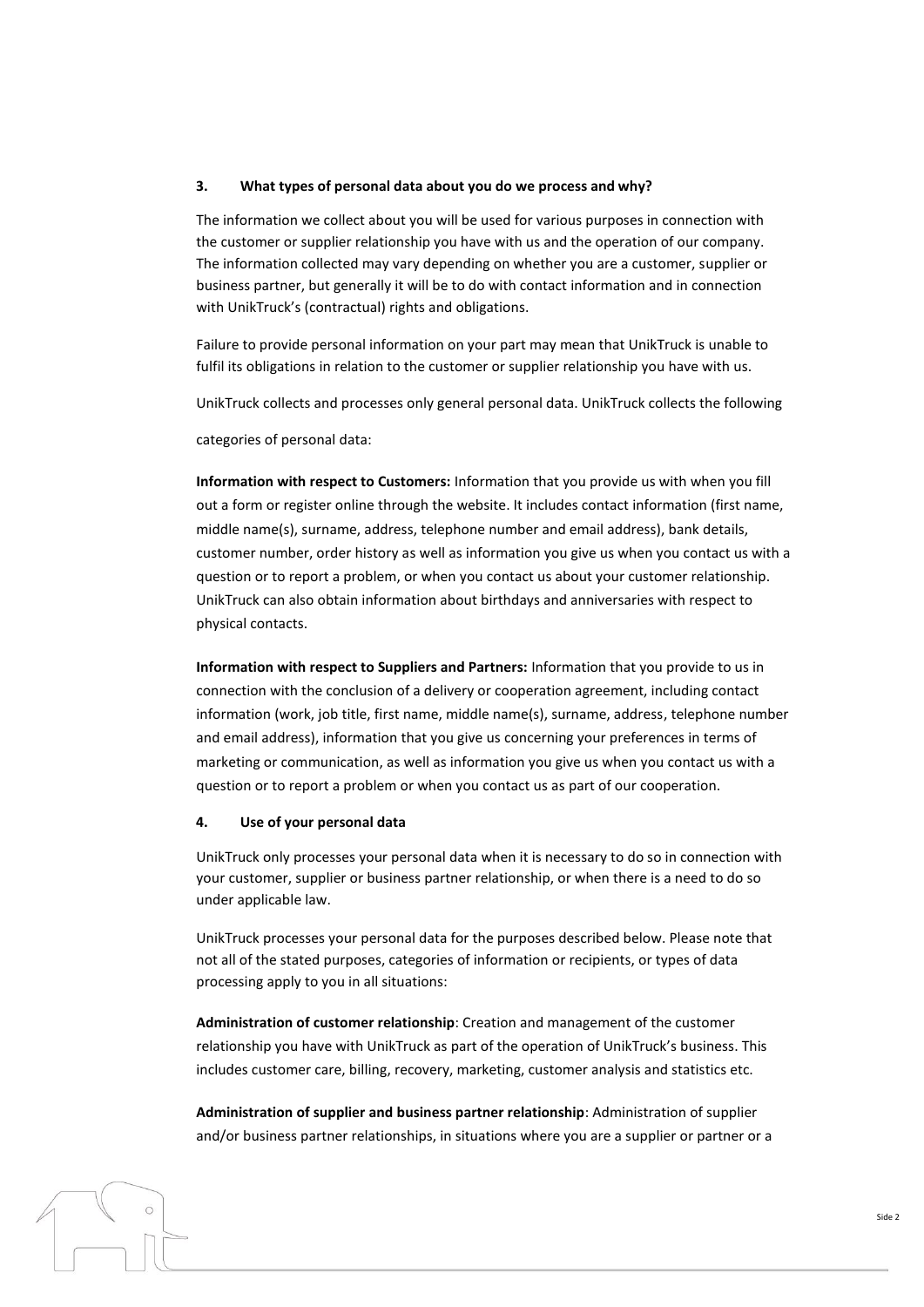contact person with a supplier or a business partner, with whom UnikTruck works as part of the operation of our company. This includes maintenance of our CRM register with information to do with our supplier and business partner contacts.

**Operation and maintenance of our websites:** Making our services available on our websites, and including support for ongoing evaluation and improvement of our websites.

**Compliance with applicable laws and regulations**: Compliance with laws and regulations which UnikTruck is subject to in connection with the operation of the company or fulfilment of various reporting or disclosure obligations in accordance with prevailing laws and regulations. This includes, but is not limited to, those relating to money laundering

We strive to ensure that all personal data we process is accurate and current. We would therefore ask you to inform us of any changes in your personal circumstances (e.g. change of address or payment information) so that we can ensure that your personal data is up to date.

## **5. Legal bases for processing your personal data**

UnikTruck only processes your personal data when we have a legal basis for doing so. UnikTruck only processes general information concerning you.

Our processing of your personal data is founded on one of the following bases:

- **Consent:** You have given your consent to the processing of your personal data for one or more specific purposes (e.g. for receiving newsletters). Consent-based processing is based on Article 6 (1a) of the GDPR.
- **Contract:** Entering or fulfilling your customer, supplier or business partner agreement with UnikTruck. Processing based on a contractual arrangement is based on Article 6 (1b) of the GDPR**.**
- **Legal obligation:** To fulfil a legal obligation imposed on UnikTruck. Processing based on a legal obligation is based on Article 6 (1c) of the GDPR. This applies, in particular, to the Accounting Act, which obliges UnikTruck to store all accounting material for a minimum of 5 years.

In addition to the above, other laws may exist that require UnikTruck to process personal data. This applies in particular to laws and statutory amendments that are adopted after the preparation of this privacy policy, laws or regulations that UnikTruck will be subject to at a later date due to changes in the company, and if special circumstances apply to your employment relationship.

• **Our legitimate interests:** In consideration of UnikTruck's legitimate interests, i.e. the purposes described above (e.g. customer analysis and segmentation). Processing based on our legitimate interests is based on Article 6 (1f) of theGDPR.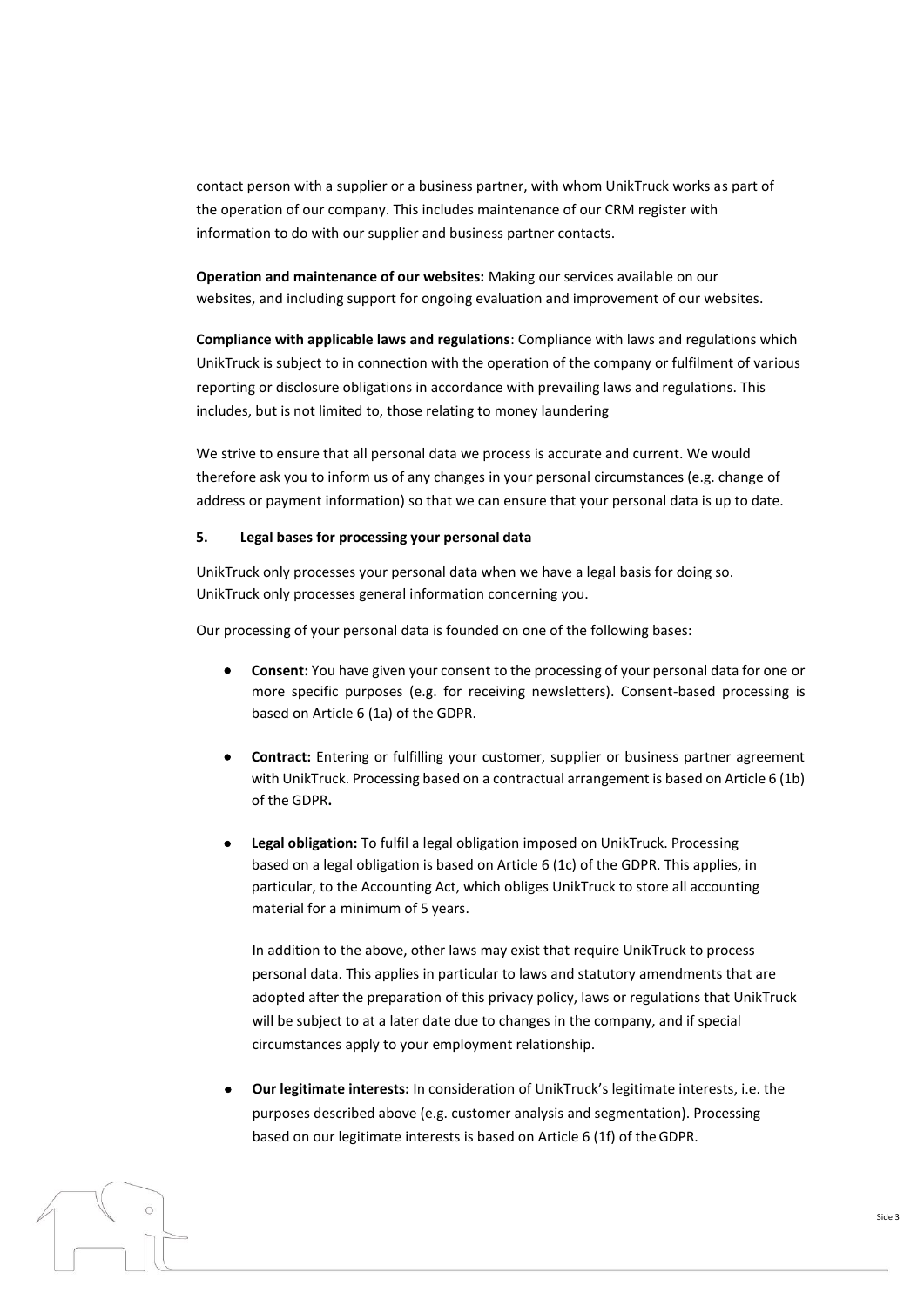• **Third party legitimate interests:** In addition, there may be situations where we process your personal data for the sake of the legitimate interests of third parties, for the purposes described above, unless it is considered that your interests are more important than theirs. Processing based on the legitimate interests of third parties is based on Article 6 (1f) of the GDPR.

## **6. Disclosure of personal data**

UnikTruck will only disclose your personal data to the extent necessary in connection with your customer, supplier or business partner relationship.

UnikTruck may disclose and/or submit your personal data to suppliers and/or service providers in connection with the normal operation of our company, e.g. in connection with external administration of our IT systems, analysis assignments, marketing tasks, funds recovery, credit ratings, auditing, legal assistance, etc. . The disclosure of your personal data takes place on the same legal basis as the processing itself (see Section 5).

UnikTruck strives, as far as possible, to limit the disclosure of personal data in a personidentifiable format, thereby limiting the instances where information is disclosed that can be attributed to you personally.

UnikTruck does not transfer your personal data to countries outside the EU/EEA.

## **7. Data integrity and security**

Your personal data will not be stored for longer than is necessary to fulfil the purpose for which they were collected, unless the retention is necessary to comply with legal requirements, including statutory retention periods for the control of EU grants, accounting, etc.

Your information will generally be erased no later than 3 years after the end of the contract. This is to ensure that we can document relevant matters relating to the agreement, including any deviations from business conditions, terms of payment, etc.

UnikTruck has taken and implemented a number of technical and organisational security measures to protect access to and accessibility and integrity of your personal data.

#### **8. Your rights**

According to the GDPR, there are a number of rights you may invoke, if you need to, against UnikTruck.

You must be aware that we will not always be obliged to observe these rights, and in some cases, we will only be able to observe the rights to a limited extent. For example, if UnikTruck is required by law to retain this data, you will not be able to erase the data about you that UnikTruck is processing.